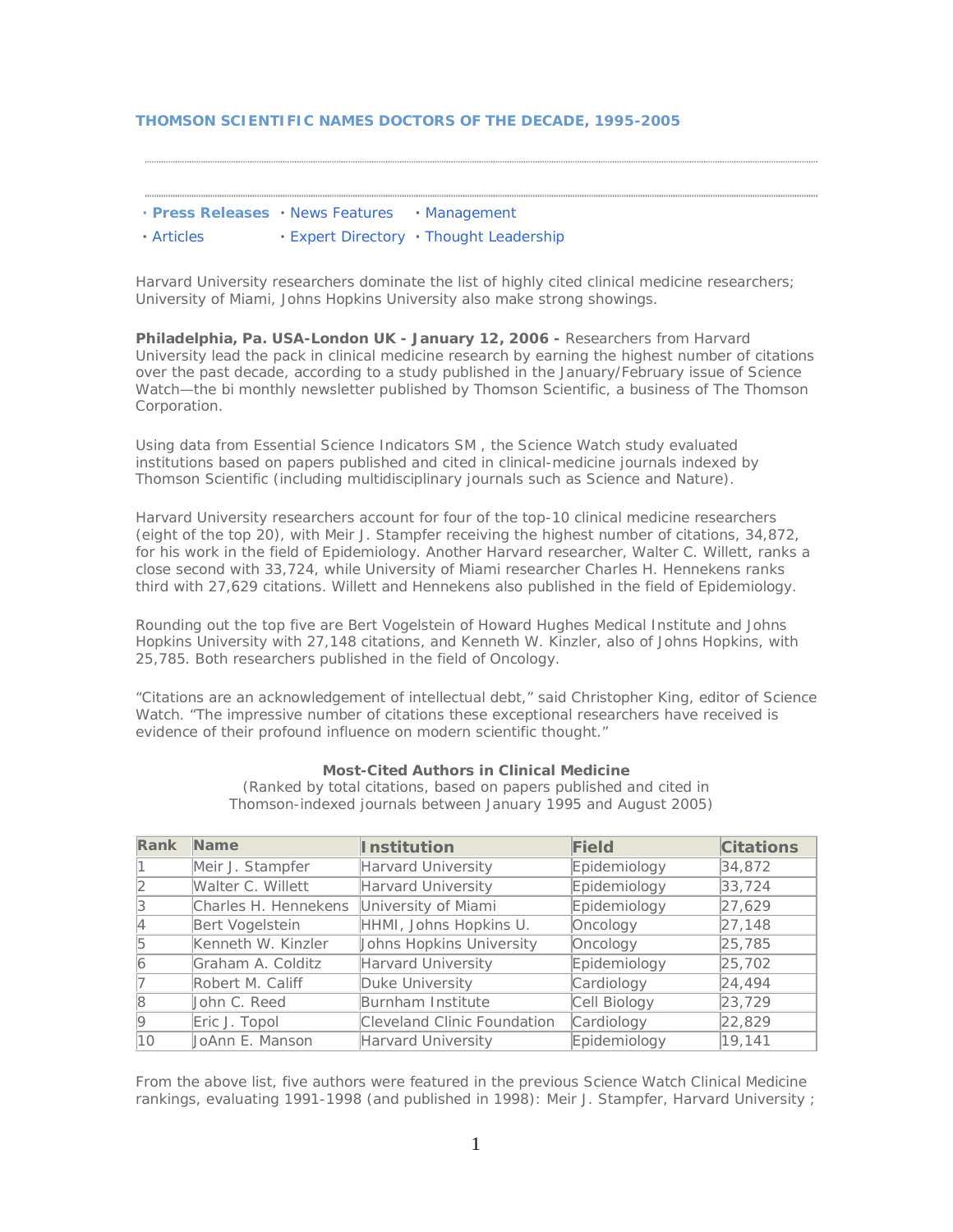Charles H. Hennekens, University of Miami ; Walter C. Willett, Harvard University ; Graham A. Colditz, Harvard University ; and Eric J. Topol, Cleveland Clinic Foundation.

## **Most-Cited Authors in Clinical Medicine: Four Subfields**

*(Ranked by total citations, based on papers published and cited in Thomson-indexed journals between January 1995 and August 2005)*

# **Epidemiology**

In the subfield of Epidemiology, research powerhouse Harvard University accounts for four of the top five most-cited researchers. University of Miami researcher Charles H. Hennekens ranks third.

| Rank | Name                 | <b>Institution</b>  | <b>Citations</b> |
|------|----------------------|---------------------|------------------|
|      | Meir J. Stampfer     | Harvard University  | $ 34,872\rangle$ |
|      | Walter C. Willett    | Harvard University  | 33,724           |
|      | Charles H. Hennekens | University of Miami | 27,629           |
|      | Graham A. Colditz    | Harvard University  | [25, 702]        |
|      | UoAnn E. Manson      | Harvard University  | 19,141           |

### **Cardiology**

Harvard University has a strong presence in the Cardiology subfield as well, with two researchers in the top five (and three in the top ten). Duke University researcher Robert M. Califf ranks first with 24,494 total citations.

|           | Rank Name        | <b>Institution</b>          | <b>Citations</b> |
|-----------|------------------|-----------------------------|------------------|
|           | Robert M. Califf | Duke University             | [24.494]         |
|           | Eric J. Topol    | Cleveland Clinic Foundation | 22,829           |
| 3         | Paul M. Ridker   | Harvard University          | 18,146           |
| $\vert 4$ | Eugene Braunwald | Harvard University          | 16,928           |
| 5         | Peter J. Barnes  | Imperial College London     | 16, 148          |

# **Oncology**

**Johns Hopkins University solidifies its stance as a research powerhouse in the field of Oncology with its researchers accounting for all of the top five. Bert Vogelstein, who is affiliated with Howard Hughes Medical Institute, tops the list with 27,148 citations. Vogelstein was named a Thomson Scientific Laureate in 2005 for his highly influential work.**

| Rank | <b>Name</b>        | <b>Institution</b>        | <b>Citations</b> |
|------|--------------------|---------------------------|------------------|
|      | Bert Vogelstein    | HHMI, Johns Hopkins Univ. | [27, 148]        |
|      | Kenneth W. Kinzler | Johns Hopkins University  | 25,785           |
|      | James G. Herman    | Johns Hopkins University  | 13,853           |
|      | Stephen B. Baylin  | Johns Hopkins University  | 13,281           |
|      | David Sidransky    | Johns Hopkins University  | 12,789           |